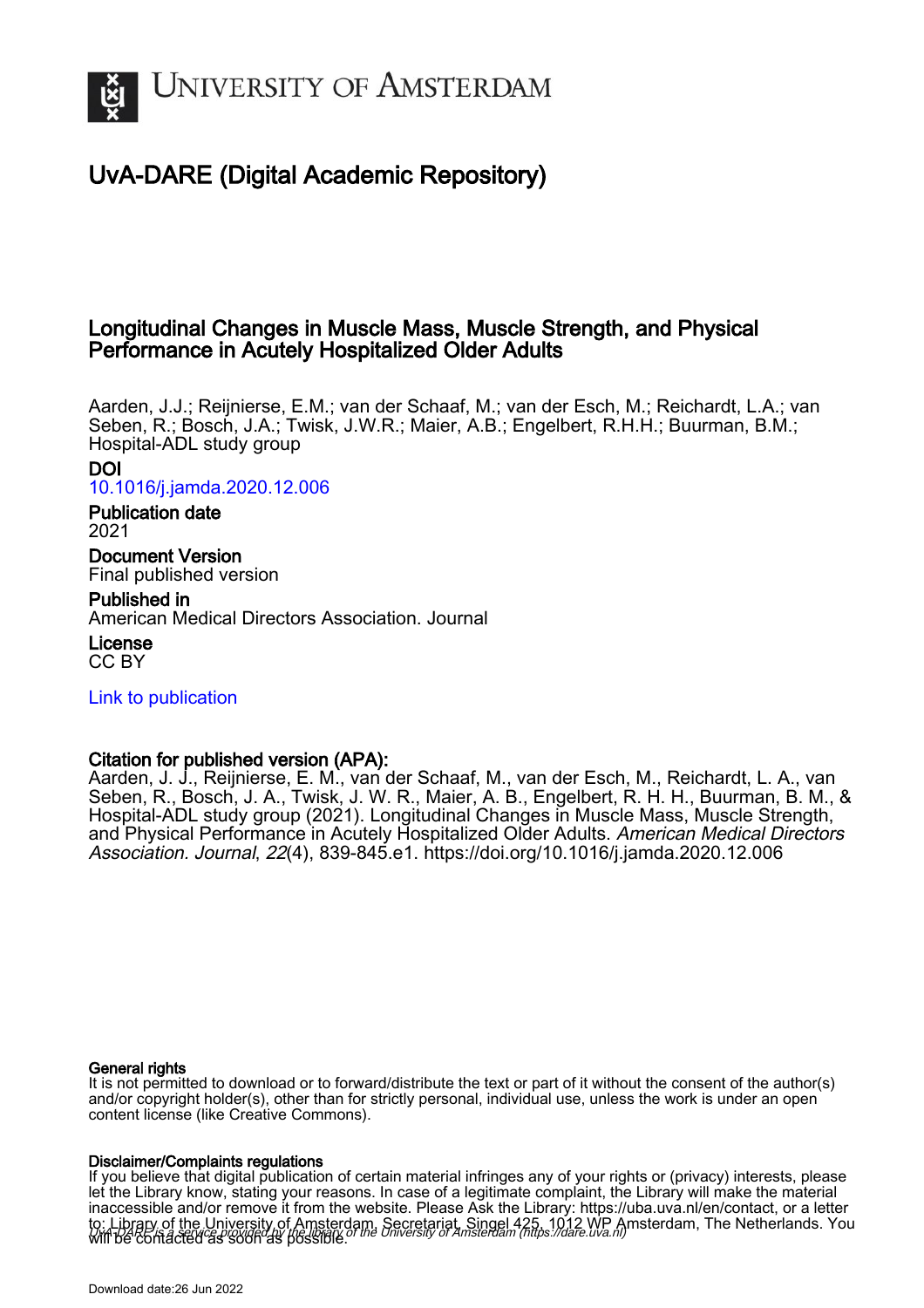

JAMDA



journal homepage: www.jamda.com

Original Study

## Longitudinal Changes in Muscle Mass, Muscle Strength, and Physical **Compution Conducting Coneck** for updates Performance in Acutely Hospitalized Older Adults

Jesse J. Aarden PhD, PT<sup>a,b,c,</sup>\*, Esmee M. Reijnierse PhD, RD <sup>d</sup>,

Marike van der Schaaf PhD, PT<sup>a,b</sup>, Martin van der Esch PhD, PT<sup>b,e</sup>,

Lucienne A. Reichardt PhD, PSY  $^{\rm f}$ , Rosanne van Seben PhD  $^{\rm f}$ , Jos A. Bosch PhD, PSY  $^{\rm g}$ ,

Jos W.R. Twisk PhD  $^{\rm h}$ , Andrea B. Maier PhD, MD  $^{\rm d,i}$ , Raoul H.H. Engelbert PhD, PT  $^{\rm a,b}$ ,

Bianca M. Buurman PhD,  $RN^{b,f}$ , on behalf of the Hospital-ADL study group<sup>1</sup>

a Amsterdam UMC, Department of Rehabilitation, University of Amsterdam, Amsterdam Movement Sciences, Amsterdam, The Netherlands

<sup>b</sup> Centre of Expertise Urban Vitality, Faculty of Health, Amsterdam University of Applied Sciences, Amsterdam, The Netherlands

<sup>c</sup> European School of Physiotherapy, Faculty of Health, Amsterdam University of Applied Sciences, Amsterdam, The Netherlands

<sup>d</sup> Department of Medicine and Aged Care, @AgeMelbourne, The Royal Melbourne Hospital, The University of Melbourne, Parkville, Victoria, Australia

<sup>e</sup> Reade, Center for Rehabilitation and Rheumatology/Amsterdam Rehabilitation Research Center, Amsterdam, The Netherlands <sup>f</sup> Amsterdam UMC, Department of Internal Medicine, Section of Geriatric Medicine, University of Amsterdam, Amsterdam Public Health Research

Institute, Amsterdam, The Netherlands

<sup>g</sup> Department of Clinical Psychology, University of Amsterdam, Amsterdam, The Netherlands

h Amsterdam UMC, Department of Epidemiology and Biostatistics, Vrije Universiteit Amsterdam, Amsterdam, The Netherlands

i Department of Human Movement Sciences, @AgeAmsterdam, Faculty of Behavioural and Movement Sciences, Amsterdam Movement Sciences, Vrije

Universiteit Amsterdam, Amsterdam, The Netherlands

Keywords: Body composition muscle strength physical performance sarcopenia hospitalization aged

#### **ABSTRACT**

Objectives: Acute hospitalization may lead to a decrease in muscle measures, but limited studies are reporting on the changes after discharge. The aim of this study was to determine longitudinal changes in muscle mass, muscle strength, and physical performance in acutely hospitalized older adults from admission up to 3 months post-discharge.

Design: A prospective observational cohort study was conducted.

Setting and Participants: This study included 401 participants aged  $\geq$ 70 years who were acutely hospitalized in 6 hospitals. All variables were assessed at hospital admission, discharge, and 1 and 3 months post-discharge.

Methods: Muscle mass in kilograms was assessed by multifrequency Bio-electrical Impedance Analysis (MF-BIA) (Bodystat; Quadscan 4000) and muscle strength by handgrip strength (JAMAR). Chair stand and gait speed test were assessed as part of the Short Physical Performance Battery (SPPB). Norm values were based on the consensus statement of the European Working Group on Sarcopenia in Older People.

Results: A total of 343 acute hospitalized older adults were included in the analyses with a mean (SD) age of 79.3 (6.6) years, 49.3% were women. From admission up to 3 months post-discharge, muscle mass  $(-0.1 \text{ kg/m}^2; P = .03)$  decreased significantly and muscle strength  $(-0.5 \text{ kg}; P = .08)$  decreased nonsignificantly. The chair stand  $(+0.7 \text{ points}; P < .001)$  and gait speed test  $(+0.9 \text{ points}; P < .001)$ improved significantly up to 3 months post-discharge. At 3 months post-discharge, 80%, 18%, and 43% of the older adults scored below the cutoff points for muscle mass, muscle strength, and physical performance, respectively.

Conclusions and Implications: Physical performance improved during and after acute hospitalization, although muscle mass decreased, and muscle strength did not change. At 3 months post-discharge,

E-mail address: j.j.aarden@hva.nl (J.J. Aarden).

https://doi.org/10.1016/j.jamda.2020.12.006

1525-8610/© 2020 The Authors. Published by Elsevier Inc. on behalf of AMDA - The Society for Post-Acute and Long-Term Care Medicine. This is an open access article under the CC BY license (http://creativecommons.org/licenses/by/4.0/).

The authors declare no conflicts of interest.

This study is funded by The Netherlands Organisation for Health Research and Development (NWO-ZonMw), grant number 16156071, awarded to BB, and a doctorate grant from the Dutch research council (NWO), awarded to JJA.

Address correspondence to Jesse J. Aarden, PhD, PT, Amsterdam UMC, Department of Rehabilitation, University of Amsterdam, Amsterdam Movement Sciences, Meibergdreef 9, Amsterdam, Netherlands.

<sup>&</sup>lt;sup>1</sup> The Hospital-ADL study group consists of the following members: Ingeborg Kuper (Slotervaart Hospital, Amsterdam), Annemarieke de Jonghe (Tergooi hospital, Blaricum), Ad Kamper (Isala Zwolle) Nynke Posthuma (BovenIJ Hospital, Amsterdam), and Nienke Brendel and Johan Wold (Meander Medical Center, Amersfoort).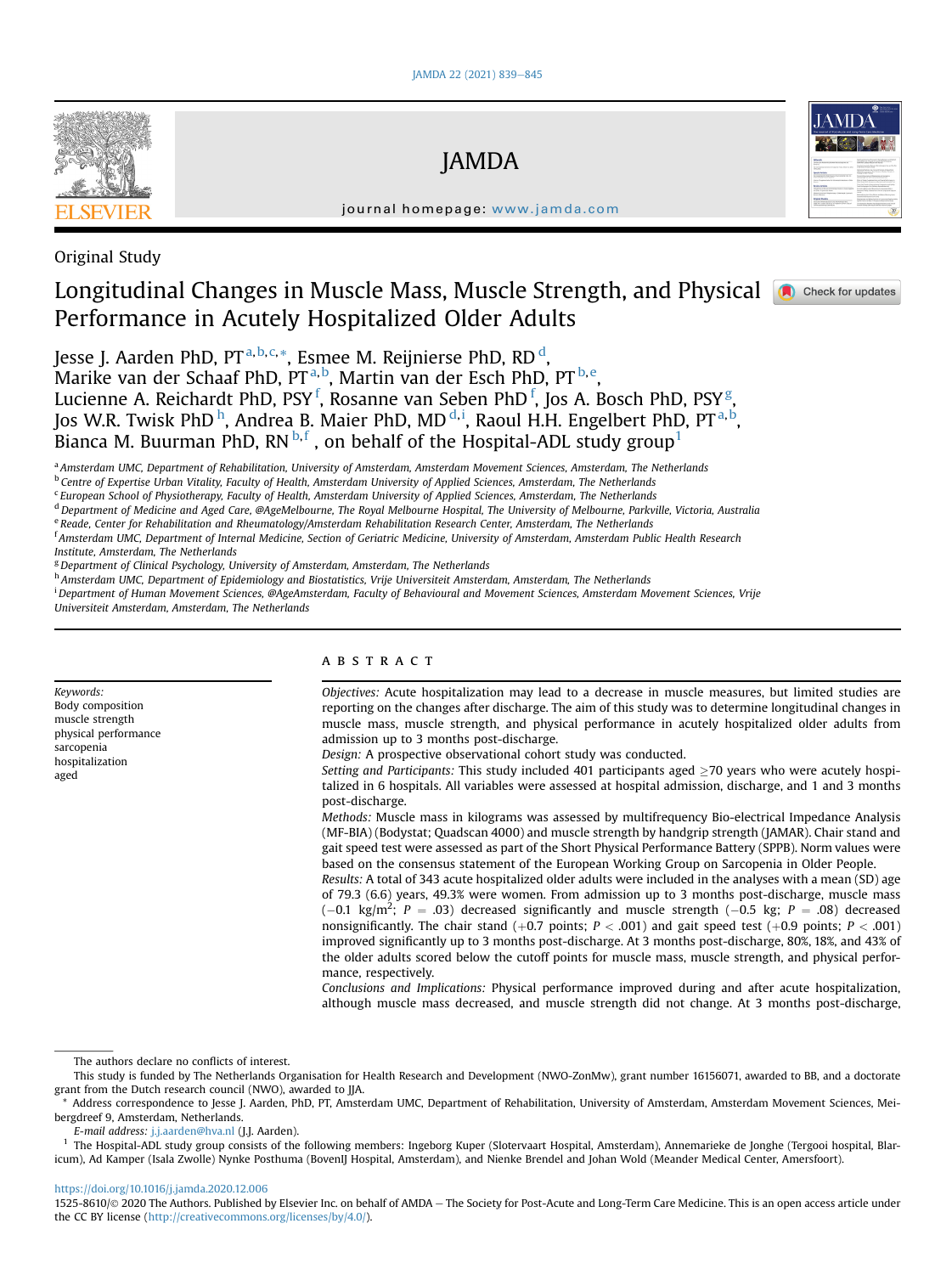muscle mass, muscle strength, and physical performance did not reach normative levels on a population level. Further research is needed to examine the role of exercise interventions for improving muscle measures and physical performance after hospitalization.

 $\odot$  2020 The Authors. Published by Elsevier Inc. on behalf of AMDA - The Society for Post-Acute and Long-Term Care Medicine. This is an open access article under the CC BY license (http:// creativecommons.org/licenses/by/4.0/).

Low muscle mass, muscle strength, and physical performance are diagnostic measures of sarcopenia. $1,2$  The prevalence of sarcopenia in hospitalized older adults is up to 40% depending on the diagnostic criteria. $3$  Sarcopenia is associated with poor health outcomes such as loss of activities in daily living (ADLs), $4$  falls, fractures,<sup>5</sup> and mortality.<sup>1</sup> Approximately one-third of acutely hospitalized older adults experience a loss of ADLs during their hospital stay,  $6,7$  despite the successful treatment of the primary medical illness.<sup>8</sup> Physical inactivity and bed rest may lead to a loss of muscle mass and muscle strength.<sup>9</sup> Bed rest studies in healthy older adults reported more than 10% loss of muscle mass and up to 13% of knee extensor muscle strength over 7 to 10 days of inactivity. $9,10$  Medical illness with acute hospitalization as a result, might affect muscle mass and muscle strength even more in older adults; this could be a facilitator of functional decline and loss of physical performance.<sup>8,11,12</sup>

Detailed information is lacking on longitudinal changes in muscle mass, muscle strength, and physical performance from admission to post-discharge. A systematic review concluded that muscle mass and muscle strength did not change in acute hospitalized older adults during hospitalization.<sup>13</sup> Few studies reported on the changes in muscle mass, muscle strength, and physical performance in older adults after acute hospitalization. Studies on the changes in muscle mass and muscle strength post-discharge were inconclusive; muscle strength was unchanged<sup>14</sup> or improved at 1 month post-discharge.<sup>15</sup> Physical performance improved at 1 month post-discharge, but remained below reference levels for independent living.<sup>14,15</sup> It has been shown that it is important to regain functionality within 3 months after hospitalization to prevent permanent functional decline.<sup>16</sup> Insight in the changes in muscle mass, muscle strength, and physical performance may help to understand the underlying mechanisms of how older adults lose functionality after acute hospitalization. Recent publications from our Hospital Associated Disability and impact on daily Life (Hospital-ADL) study showed that psychosocial factors, such as depressive symptoms, fatigue, and fear of falling are highly prevalent and persistent after hospitalization and are associated with functional decline.<sup>17,18</sup> Information on the changes in muscle mass, muscle strength, and physical performance from admission to post-discharge and which factors could confound these changes, may provide specific starting points for tailored interventions to counteract sarcopenia and to prevent functional decline after acute hospitalization.

This study aimed to determine the longitudinal changes in muscle mass, handgrip strength, and physical performance from hospital admission up to 3 months post-discharge, adjusted for depressive symptoms, cognition, fatigue, fear of falling, risk of malnutrition, and comorbidity, in acutely hospitalized older adults.

#### **Methods**

#### Study Design and Setting

This multicenter observational prospective cohort study was conducted by a multidisciplinary team.<sup>19</sup> Participants were recruited among those admitted to the internal medicine, cardiology, or geriatric wards at 6 participating hospitals between October 1, 2015, and June 1, 2017. The study was approved by the institutional review board and performed according to the Medical Research Involving Human Subjects Act and the ethical standards laid down in the Declaration of Helsinki (1964) and its later amendments.

#### Study Population

Older adults aged  $\geq$  70 years who were acutely admitted for at least 48 hours to the hospitals were approached for participation. In addition, further inclusion criteria were applied: (1) approval of the treating medical doctor; (2) Mini-Mental State Examination (MMSE) score  $\geq$ 15 points; (3) sufficient Dutch language proficiency to complete questionnaires. Older adults were excluded if (1) they had a life expectancy of fewer than 3 months, as assessed by the treating medical doctor; or (2) were disabled in all 6 basic ADLs as determined with the Katz-6 ADL index.

#### Data Collection

A geriatric team, consisting of a psychologist and physical therapist, visited the participating wards and contacted all eligible older adults within 48 hours after hospital admission. Participants were enrolled in the study after written informed consent was obtained. The psychologist completed the questionnaires and the physical therapist carried out performance tests at baseline (within 48 hours after admission) and on discharge. Highly trained students visited the participant's home or residence to perform the assessments at 1 and 3 months post-discharge. All assessors were trained to administer the study protocol in a standardized way to prevent variability. All measurements were taken at the same time points.

#### Muscle Mass

Muscle mass was assessed with multifrequency Bio-electrical Impedance Analysis (MF-BIA; Bodystat; Quadscan 4000). The participant had to lie in a supine position with legs and arms not touching the body with 2 surface electrodes placed on the right foot and hand, with a distance of 5 cm between both electrodes. This test was not conducted in case of a pacemaker or Implantable Cardioverter Defibrillator because the risk of dysregulation of the device. The MF-BIA Quadscan 4000 was reported reliable and interchangeable at the population level with the dual-energy X-ray absorptiometry methods.<sup>20</sup> Skeletal muscle mass in kilograms was calculated with the formula as used by Janssen et al. $^{21}$  and divided by the squared height  $(m<sup>2</sup>)$  to calculate the skeletal muscle mass index (SMI). The cutoff points for the SMI for low muscle mass were  $\leq 10.70$  kg/m<sup>2</sup> for men and  $\leq$ 6.75 kg/m<sup>2</sup> for women as a diagnostic measure for sarcopenia.<sup>2,22</sup>

#### Muscle Strength

Handgrip strength was used as a measure of general upper body strength $2.23$  and assessed using a JAMAR handgrip strength dynamometer (Lafayette Instrument Company, Lafayette, IN), expressed in kilograms. Participants were assessed, encouraged, and performed the task 3 times alternating bilaterally.<sup>23</sup> The highest score of either hand was used for the analysis. Handgrip strength showed good to excellent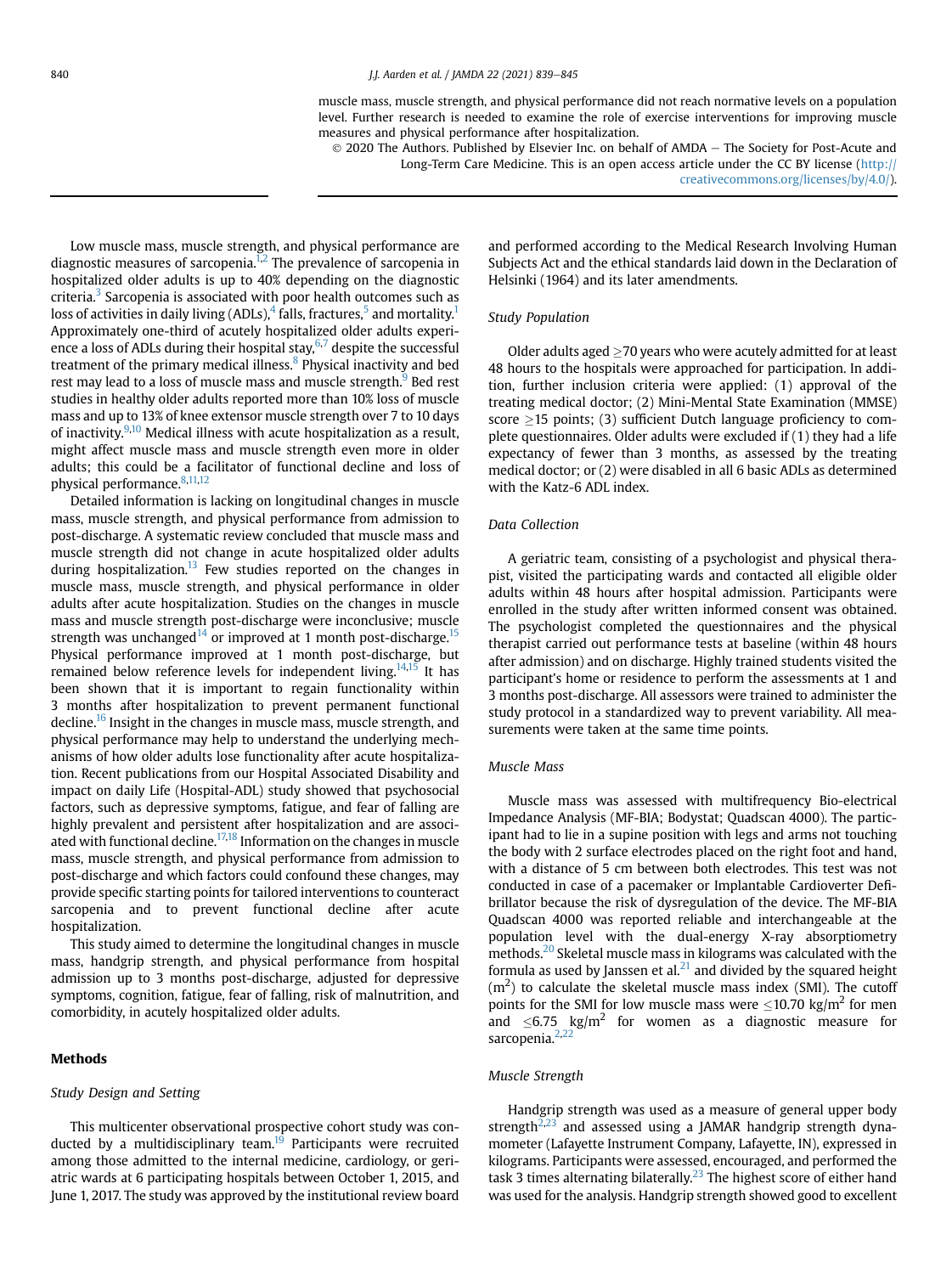reliability and validity among hospitalized older adults.<sup>24</sup> The cutoff points for low handgrip strength are <16 kg for women and <27 kg for men.<sup>1</sup>

#### Physical Performance

Physical performance was assessed by the Short Physical Performance Battery (SPPB) was used.<sup>25</sup> The SPPB is a reliable and valid measurement tool and consists of the balance test, gait speed test, and chair stand test. Balance was assessed by side-side, semi-tandem, and tandem stands. Participants received a score of 0 points if they were unable to complete the task and 4 points when all tests were held for 10 seconds. $25$  Gait speed was assessed with the 4-m walking test at usual walking speed.<sup>1,25</sup> Participants received a score of 0 points if they were unable to complete the task, 1 point when the time over 4 m was more than 8.70 seconds, 2 points between 6.2 and 8.7 seconds, 3 points between 4.8 and 6.2 seconds, and 4 points under 4.8 seconds.<sup>25</sup> A cutoff value of lower than 1.2 m per second (1, 2, or 3 points) is considered as low.<sup>26,27</sup> For the chair stand test,<sup>1,25</sup> participants were asked to rise 5 times as fast as possible with the arms crossed on the chest. Participants received a score of 0 if they were unable to complete the task, 1 point when the time for 5 rises was between 16.7 and 60.0 seconds, 2 points when the time was between 13.7 and 16.7 seconds, 3 points when the time was between 11.2 and 13.7 seconds, and 4 points when the time was less than 11.2 seconds. A cutoff value of higher than 13.7 seconds (0, 1, or 2 points) was considered as low physical performance.<sup>27</sup> For chair stand and gait speed test sub-scores were analyzed. For the complete SPPB test, a cutoff score of  $8$  points was considered as low physical performance.<sup>1,25–28</sup>

#### Other Variables

Potential confounding variables on the longitudinal changes in muscle mass, handgrip strength, chair stand, and gait speed were assessed at admission, discharge, and 1 and 3 months post-discharge. Depressive symptoms were assessed with the geriatric depression scale-15 item (GDS-15), $^{29}$  cognitive impairment with the MMSE, $^{30}$ fatigue and fear of falling on a numeric rating scale, and the Short Nutritional Assessment Questionnaire (SNAQ) was used to identify the risk of malnutrition. $31$  The Charlson Comorbidity Index (CCI) was used to assess the number and severity of comorbidities at baseline. $32$ Additional data were collected at baseline for age, sex, marital status, living arrangement, length of stay (LOS) in hospital, and body mass index (BMI). Sarcopenia was defined as reported by the revised consensus statement of the European Working Group on Sarcopenia in Older People (EWGSOP2) using the cutoff points as outlined previously.2 Functional decline was defined as experienced loss of 1 point on the Katz-6 ADL index (bathing, dressing, toileting, transferring, continence, and feeding) between 2 weeks before hospitalization and 3 months post-discharge.<sup>33</sup>

#### Statistical Analysis

Baseline characteristics were presented with mean and SD or median and interquartile range using descriptive statistics and stratified by sex. Linear mixed models  $(LMM)^{34}$  were performed to analyze the longitudinal changes in muscle mass, handgrip strength, chair stand, and gait speed. First, interaction effects of time, sex, and age were analyzed to decide if stratification was needed for these variables was needed. Second, for every potential confounder, such as age, sex, LOS, BMI, cognition, comorbidity, depressive symptoms, fatigue, nutrition, and fear of falling, it was determined if the beta of muscle mass, handgrip strength, chair stand, and gait speed changed >10%.<sup>35</sup> Third, confounding factors were then included in the adjusted model. Variables had to be present minimally at one time point to be included in the final analysis. To analyze the effect of missing data, a sensitivity analysis was performed with data at all time points. To compare the variables, standardization was performed using Z-scores and tested on differences over time by multivariate analysis, with a baseline score of zero for all variables. All parameter estimates were expressed with 95% confidence interval and were considered statistically significant if  $P <$  05. A trend was defined as P value  $>$  05 and  $<$  10. Analyses were conducted with the Statistical Package for the Social Sciences for Mac (version 24; SPSS Inc., Chicago, IL).

#### Results

#### Participant Characteristics

Of the 1024 acute hospitalized older adults admitted for  $>48$  hours between October 2015 and February 2017, 519 (50.7%) did meet the inclusion criteria (Figure 1) and of these 118 (22.7%) were not interested in participating. Of the 401 older adults who agreed to participate, 40 participants (10%) were deceased and 87 participants (21.7%) were lost to follow-up at 3 months post-discharge. In the analysis, 58 participants were excluded because no data were available at any time-point due to no permission or not able to perform the tests at all. Therefore, 343 of 401 older adults with a mean age (SD) of 79.3 (6.6), 49.3% women, were included. Table 1 shows the baseline characteristics of all participants stratified by sex. In Supplementary Table 1 the proportions of older adults below the norm values are presented.

#### Longitudinal Changes of Muscle Mass, Handgrip Strength, Chair Stand, and Gait Speed

Table 2 shows an overview of the data based on the unadjusted LMM analysis. Muscle mass significantly decreased from admission up to 3 months post-discharge  $(-0.1 \text{ kg/m}^2; P = .03)$  with the lowest value at 1 month post-discharge. Both women and men decreased nonsignificant in muscle mass (resp.  $-0.2$  kg/m<sup>2</sup>; P = .08 and  $-0.1$  kg/  $m^2$ ;  $P = .13$ ). Handgrip strength did not decrease significantly from acute hospitalization up to 3 months post-discharge  $(-0.5 \text{ kg}; P = .08)$ with also the lowest value at 1 month post-discharge. For women, handgrip strength decreased significantly (resp.  $-0.7$  kg;  $P = .03$ ) and not significantly for en  $(-0.2 \text{ kg}; P = .55)$  at 3 months post-discharge. Chair stand increased significantly  $(+0.7$  points;  $P < .001$ ) either for all participants as for women and men separately (resp.  $+0.8$  points;  $P < .001$  and  $+0.5$  points;  $P < .001$ ), from admission up to 3 months post-discharge. Gait speed increased significantly  $(+0.9$  points;  $P = .00$ ) for all participants and women and men separately (resp.  $+0.7$ points;  $P < .001$  and  $+1.0$  points;  $P < .001$ ), from admission up to 3 months post-discharge.

#### Confounders On the Longitudinal Changes of Muscle Mass, Handgrip Strength, Chair Stand, and Gait Speed

Table 3 presents the confounders on the longitudinal changes of muscle mass, handgrip strength, chair stand , and gait speed. Fatigue was identified as a confounder for the longitudinal changes in muscle mass. Fatigue, BMI, and nutrition were identified as confounders and depressive symptoms as an effect modifier in the longitudinal changes of handgrip strength. Fatigue, depressive symptoms, and cognitive impairment were identified as confounders in the longitudinal changes of chair stand and depressive symptoms, BMI, cognitive impairment and fear of falling were identified as confounders in the longitudinal changes of gait speed. Depressive symptoms were identified as an effect modifier in the longitudinal changes in muscle mass.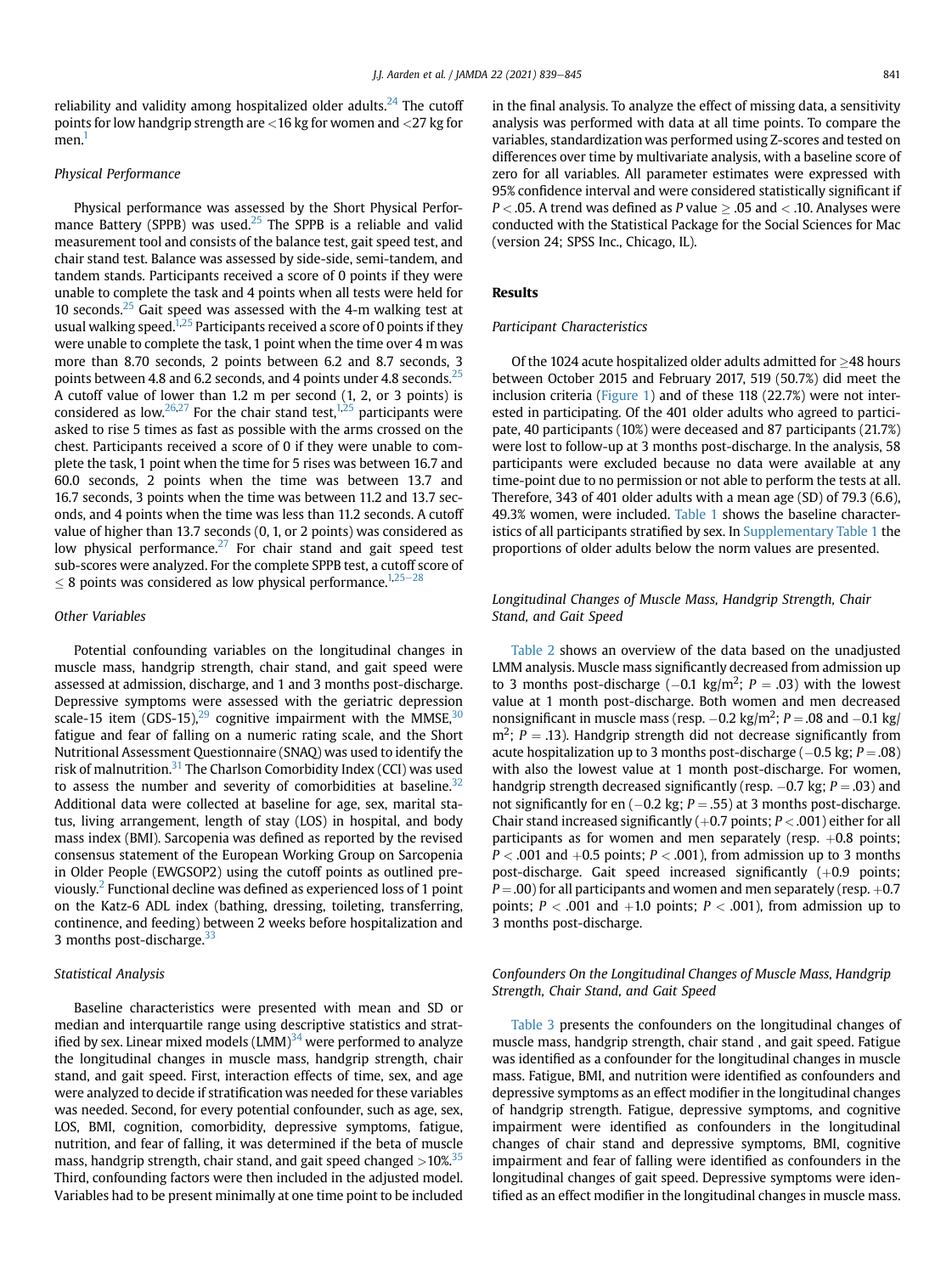



#### Table 1

Baseline Characteristics of Acute Hospitalized Older Adults at Admission

|                                                     | All              | Women            | Men              |
|-----------------------------------------------------|------------------|------------------|------------------|
|                                                     | $(N = 343)$      | $(n = 169)$      | $(n = 174)$      |
| Demographics                                        |                  |                  |                  |
| Age, y, mean (SD)                                   | 79.3(6.6)        | 79.8 (6.8)       | 78.9 (6.4)       |
| Living arrangements before admission n (%)          |                  |                  |                  |
| Independent                                         | 291 (84.8)       | 135 (79.9)       | 156 (89.7)       |
| Nursing home                                        | 7(2.0)           | 5(3.0)           | 2(1.1)           |
| Senior residence/assisted living                    | 45(13.1)         | 29(17.1)         | 16(9.2)          |
| Marital status, $n$ (%)*                            |                  |                  |                  |
| Married or living together                          | 182 (53.1)       | 60(35.5)         | 122(70.1)        |
| Single or divorced                                  | 54 (15.7)        | 35(20.7)         | 96(10.9)         |
| Widow/widower                                       | 107(31.2)        | 74 (43.8)        | 33(19.0)         |
| Primary admission diagnosis, n (%)                  |                  |                  |                  |
| Cardiovascular disease                              | 100(29.2)        | 48 (28.4)        | 52 (29.9)        |
| Gastrointestinal disease                            | 42(12.2)         | 21(12.4)         | 21(12.1)         |
| Pulmonary disease                                   | 66 (19.2)        | 33 (19.5)        | 32 (18.4)        |
| Infection                                           | 51 (14.9)        | 23(13.6)         | 28(16.1)         |
| Other                                               | 84 (24.5)        | 44 (26.0)        | 41 (23.6)        |
| BMI, mean (SD)                                      | 25.5(4.9)        | 25.7(5.2)        | 25.3(4.6)        |
| Length of stay, median (IQR)                        | $5.7(3.9 - 8.7)$ | $5.6(3.9 - 8.9)$ | $5.5(3.9 - 8.2)$ |
| Charlson comorbidity index (CCI), median (IQR)      | $2(1-3)$         | $2(1-3)$         | $2(1-3)$         |
| Diagnostic measures of sarcopenia                   |                  |                  |                  |
| Muscle mass SMI (BIA), mean (SD)*                   | 8.0(1.8)         | 6.7(1.1)         | 9.2(1.5)         |
| Handgrip strength (JAMAR), mean (SD)*               | 27.4 (10.2)      | 20.5(5.8)        | 34.0(9.1)        |
| Chair stand test (SPPB), median score (IQR)*        | $1(0-2)$         | $0(0-2)$         | $1(0-3)$         |
| Gait speed test (SPPB), median score (IQR)          | $2(0-3)$         | $2(0-3)$         | $2(1-3)$         |
| Other variables                                     |                  |                  |                  |
| Cognitive level (MMSE), median (IQR)                | $26(25-28)$      | $27(24-28)$      | $27(25-27)$      |
| Depressive symptoms (GDS), median (IQR) *           | $3(2-5)$         | $4(2-6)$         | $3(2-5)$         |
| Fatigue (NRS), mean $\pm$ (SD) <sup>*</sup>         | 5.4(2.9)         | 6.0(2.8)         | 4.9(3.0)         |
| Fear of Falling (NRS), mean $\pm$ (SD) <sup>*</sup> | 2.8(3.3)         | 3.6(3.4)         | 2.0(3.0)         |
| Severe risk of malnutrition (SNAQ), n (%)           | 132 (32.9)       | 69 (33.5)        | 63 (32.3)        |
| ADL score (KATZ 6), median (IQR)*                   | $1(0-3)$         | $1(1-3)$         | $0(0-2)$         |
| Sarcopenia, n (%)                                   | 45/283 (14.1)    | 17/156 (10.1)    | 28/163 (17.2)    |
| Functional decline, n (%)                           | 35/239 (10.2)    | 18/115 (10.7)    | 17/124(9.8)      |

BIA, Bioelectrical Impedance Analysis; BMI, body mass index, square of the body height in kg/m<sup>2</sup>; CCI, Charlson comorbidity index range 0–31; Fatigue and Fear of Falling NRS, Numeric Rating Scale range 0-10; GDS, Geriatric Depression Scale range 0-15; IQR, interquartile range; KATZ 6 ADL, Activities of Daily Living range 0-6; MMSE, Mini Mental State Examination range 0–30; SD, standard deviation; SMI, Skeletal Muscle Index in kilograms/meter<sup>2</sup>; SNAQ, Short Nutritional Assessment Questionnaire; SPPB, Short Physical Performance Battery in points.

\*Significant difference between women and men ( $P < .05$ ).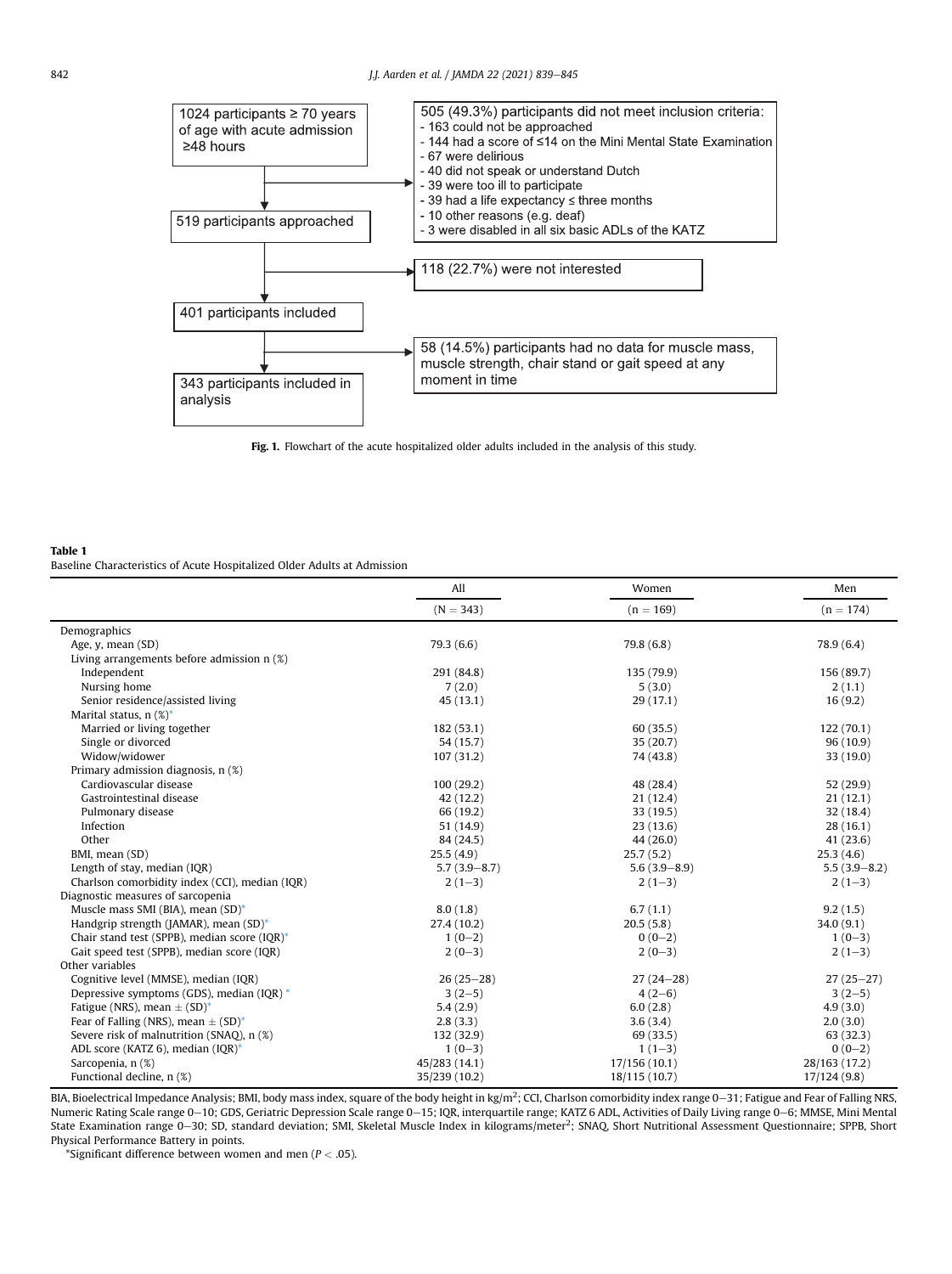#### Table 2

| Admission           | Discharge           | One Month           | Three Months        | P Value              |
|---------------------|---------------------|---------------------|---------------------|----------------------|
| $7.9(7.8-8.2)$      | $7.9(7.7-8.1)$      | $7.7(7.5 - 7.9)$    | $7.8(7.6 - 8.0)$    | .03 <sup>†</sup>     |
| $6.7(6.5 - 6.9)$    | $6.7(6.5 - 6.9)$    | $6.5(6.3 - 6.7)$    | $6.5(6.3 - 6.7)$    | .08                  |
| $9.1(8.9 - 9.4)$    | $9.1(8.9 - 9.3)$    | $8.8(8.6 - 9.0)$    | $9.0(8.7-9.2)$      | .13                  |
| $27.1(26.1-28.1)$   | $27.2(26.1 - 28.2)$ | $26.1(25.1-27.2)$   | $26.6(25.6 - 27.7)$ | .08                  |
| $20.2(19.4 - 21.1)$ | $20.3(19.4 - 21.1)$ | $19.4(18.5 - 20.3)$ | $19.5(18.6 - 20.5)$ | .03 <sup>†</sup>     |
| $33.6(32.3 - 34.9)$ | $33.7(32.4 - 35.5)$ | $32.6(31.3 - 33.9)$ | $33.4(32.1 - 34.7)$ | .55                  |
| $1.1(1.0-1.3)$      | $1.5(1.3-1.6)$      | $1.6(1.4-1.7)$      | $1.8(1.7-2.0)$      | < 0.01               |
| $0.9(0.7-1.1)$      | $1.2(1.0-1.4)$      | $1.4(1.2-1.6)$      | $1.7(1.5-2.0)$      | < 0.01               |
| $1.4(1.2-1.6)$      | $1.7(1.5-1.9)$      | $1.8(1.6-2.0)$      | $1.9(1.7-2.2)$      | $< 001$ <sup>†</sup> |
| $1.9(1.8-2.1)$      | $2.3(2.2-2.5)$      | $2.1(2.0-2.3)$      | $2.8(2.6-3.0)$      | < 0.01               |
| $1.7(1.5-1.9)$      | $2.0(1.8-2.1)$      | $1.8(1.6-2.1)$      | $2.4(2.2-2.7)$      | $< 001$ <sup>†</sup> |
| $2.1(1.9-2.3)$      | $2.6(2.4-2.8)$      | $2.4(2.2-2.6)$      | $3.1(2.9-3.3)$      | < 0.001              |
|                     |                     |                     |                     |                      |

Unstandardized Linear Mixed Model Analysis for the Longitudinal Changes in Muscle Mass, Handgrip Strength, the Chair Stand Test, and the Gait Speed Test at Admission, Discharge, and 1 and 3 Months Post-discharge in Acute Hospitalized Older Adults

 $\,$  9, women;  $\delta$ , men; pts, points; SMI, Skeletal Muscle Mass Index.

\*Presented with mean (95% confidence interval).

<sup>†</sup>Significantly different over time ( $P < .05$ ).

#### Table 3

Longitudinal Changes in Muscle Mass, Handgrip Strength, Chair Stand, and Gait Speed, Adjusted for Confounding Factors

|                   | Model 1: Crude Model |                |                | Model 2: Adjusted Model* |                |                |
|-------------------|----------------------|----------------|----------------|--------------------------|----------------|----------------|
|                   | В                    | 95% CI         |                | в                        | 95% CI         |                |
|                   |                      | Lower<br>Bound | Upper<br>Bound |                          | Lower<br>Bound | Upper<br>Bound |
| Muscle mass       | $-0.08$              | $-0.12$        | $-0.03$        | $-0.101$                 | $-0.15$        | $-0.01$        |
| Handgrip strength | $-0.17$              | $-0.33$        | $-0.00$        | $-0.19^{1-3}$            | $-0.39$        | 0.02           |
| Chair stand       | 0.23                 | 0.18           | 0.28           | $0.12^{1,4,5}$           | 0.05           | 0.18           |
| Gait speed        | 0.24                 | 0.17           | 0.30           | $0.27^{2-6}$             | 0.20           | 0.33           |

B, unstandardized beta regression coefficient; CI, confidence interval.

Unstandardized beta controlled for:  $1 =$  fatigue;  $2 =$  body mass index;  $3 =$  risk of malnutrition;  $4 =$  depressive symptoms;  $5 =$  cognitive impairment;  $6 =$  fear of falling.

\*Age, sex, comorbidity and length were not identified as statistically significant confounders or effect modifiers for muscle mass, handgrip strength, chair stand and gait speed.

#### Standardized Longitudinal Changes in Muscle Mass, Handgrip Strength, Chair Stand, and Gait Speed

Figure 2 shows the standardized longitudinal changes in muscle mass, handgrip strength, chair stand test, and gait speed. Muscle mass and handgrip strength were not significantly different from each other. The longitudinal changes in muscle mass and handgrip strength were significantly different as for chair stand and gait speed ( $P < .001$ ).

#### Sensitivity Analysis

Supplementary Table 2 show the complete cases with data at all timepoints for 108 older adults. The mean age (SD) for the complete cases was 77.8 years (6.0), 43% women. The mean (SD) value for muscle mass (SMI) was 8.1 kg/m<sup>2</sup> (1.7), for handgrip strength 30.5 kg  $(10.0)$  and the median (IQR) value for chair stand was 1 point  $(0-3)$ , for gait speed 3 points  $(1-4)$  and for the complete SPPB was 7 points  $(3-10)$ . For the complete cases, longitudinal changes in muscle mass and handgrip strength showed a nonsignificant decrease up to 3 months post-discharge.

#### Discussion

This multicenter prospective cohort study determined the longitudinal changes of the diagnostic measures of sarcopenia: muscle mass, handgrip strength, chair stand, and gait speed after hospitalization up to 3 months post-discharge. Physical performance improved although muscle mass decreased and handgrip strength did not change from acute hospitalization up to 3 months post-discharge, with differences between women and men. The lowest level of muscle mass was determined at 1-month post-discharge. Chair stand and gait speed improved from admission up to 3 months post-discharge. A considerable part of the older adults stayed below the normative levels of muscle mass, handgrip strength, and physical performance, at 3 months post-discharge.

The decline in muscle mass and absence of improvement in handgrip strength can be explained by the combination of inactivity and inflammation of older adults during and after acute hospitalization.<sup>9,10,36</sup> During hospitalization, muscle mass and handgrip strength did not change. The relatively short admission period, which is comparable to other studies, $6 \text{ and the ongoing determination could explain}$ that a decline in muscle mass and muscle strength were observed only after 1-month post-discharge and not during hospitalization. In addition, low muscle function, recognized as sarcopenia, might already have been developed before hospitalization.<sup>12,13</sup> However, this cannot be confirmed in this study. The decline in muscle mass and handgrip may have relevance for clinical practice because the first month after discharge is reported as a critical period, $16$  after which disabilities have a high chance of becoming permanent among older hospitalized adults. It can be hypothesized that the decline in muscle mass and handgrip strength have an impact on the physical performance. In this study, the improvement of the physical performance can be seen as part of the expected recovery after acute illness with hospitalization, where older adults are at their lowest level of functioning at hospital admission. A similar improvement was seen in a previous study, $15$  in which the physical performance improved up to 3 weeks following discharge, but aberrant to another study<sup>14</sup> where no difference was reported 30 days post-discharge. Our study showed additionally that this improvement continued up to 3 months postdischarge with different patterns between gait speed and chair stand. An explanation for the different patterns for gait speed and chair stand might be that chair stand is conditional to the complex task of walking. $37$  Although physical performance improved, not all older adults reach normative level. This means that older adults are still at risk for being (re)hospitalized with deteriorating health, at 3 months after discharge from hospital. $1,25,38$ 

The transition from hospital to the home situation seems to be crucial and older adults need specific guidance during this critical period. Previous studies from the Hospital-ADL study group reported that geriatric syndromes are highly prevalent after discharge from the hospital and are associated with functional decline. $17,18$  The current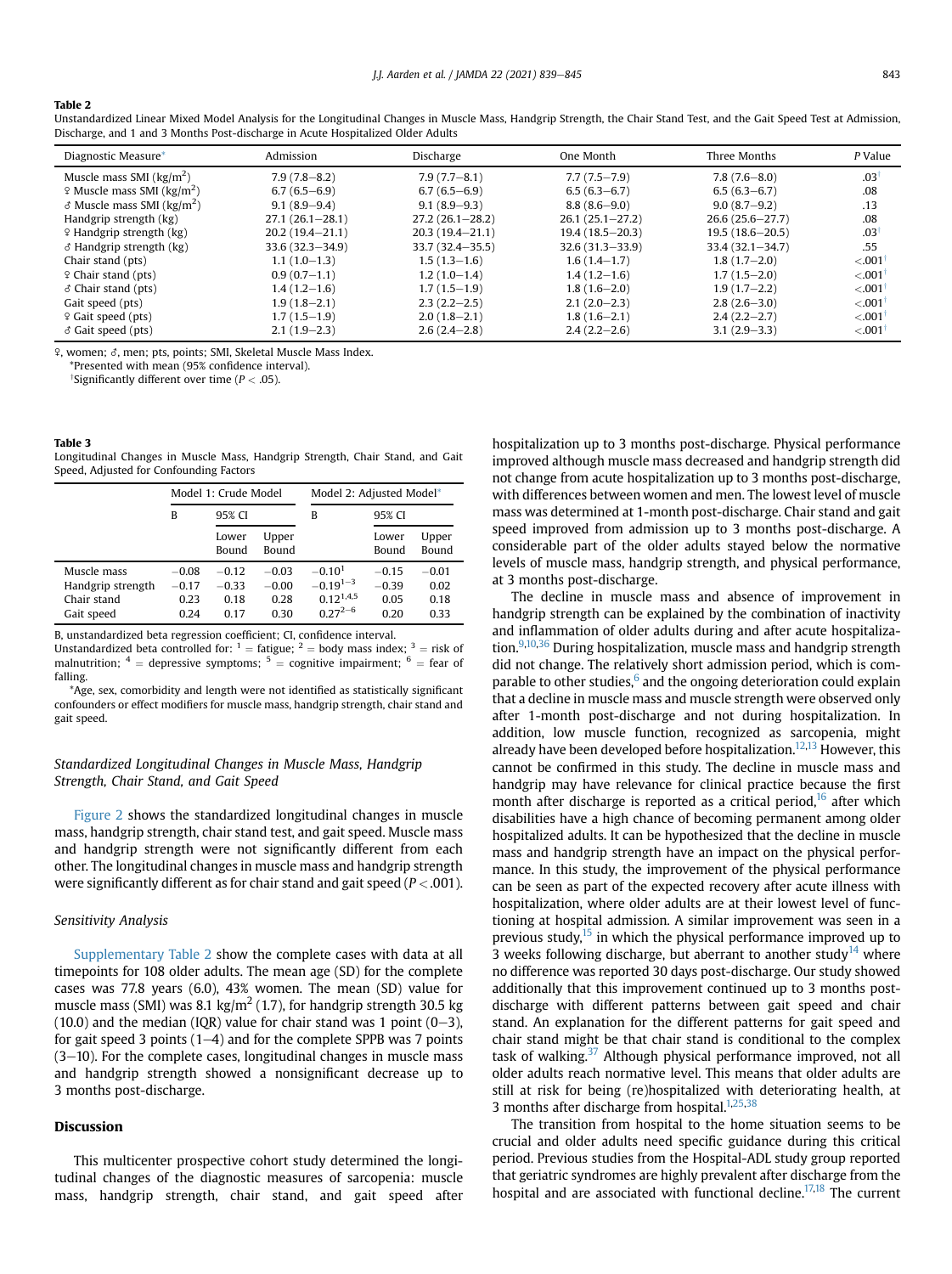

Fig. 2. Standardized (Z-scores) longitudinal changes in muscle mass, handgrip strength, chair stand, and gait speed from hospital admission up to 3 months post-discharge in acute hospitalized older adults.

study confirmed the involvement of psychosocial factors such as depressive symptoms, but also fatigue, nutrition and BMI on the longitudinal changes in muscle mass, muscle strength and physical performance. The finding that depressive symptoms is an effect modifier in the longitudinal change of handgrip strength might indicate the role in the recovery of physical performance but needs further investigation.

The clinical implications of this study can be significant, because a substantial part of the older adults does not return to their level at which they can live independently. Current standard care after discharge from the hospital does not include an exercise program. It could be hypothesized that an exercise intervention is indicated to increase muscle mass and muscle strength in order to improve physical performances. This hypothesis is in accordance with the growing body of knowledge about the effect of exercise interventions for older adults.<sup>39–42</sup> However, it is unclear if an exercise intervention could have a similar effect on an acutely hospitalized population with geriatric syndromes.<sup>17,18</sup> These syndromes, may be barriers to regain muscle mass and strength and recover to a higher level of functioning after acute hospitalization. Recent research has demonstrated that an exercise intervention during hospitalization could be an effective therapy for improving muscle strength and reducing functional decline.<sup> $42,43$ </sup> Future research for this specific population with complex care needs, should focus on the transitional period after hospitalization to improve muscle mass, muscle strength and physical performances in the home situation to prevent functional decline and

achieve normative levels of independent living. The role of geriatric syndromes, such as depressive symptoms, apathy and nutrition, should be considered in the development of this intervention. $17,18,44-46$ 

This study has several limitations. First, measurements were taken in a standardized way according to a strict protocol.<sup>19</sup> However, some limitations need to be addressed. Second, data were missing due to several reasons such as inability to perform the test or not available for follow-up which is a known challenge in aging research.<sup>47</sup> The missing data might have introduced bias. A sensitivity analysis on the complete cases (Supplementary Table 2) showed nonsignificant differences in muscle mass and handgrip strength and differences in the temporal pattern of gait speed in comparison with the overall LMM analysis including all cases. However, LMM analysis is a sophisticated statistical technique which handles missing values very well.<sup>34</sup> Third, measurements were taken both in hospital and in the home situation, where the protocol was sometimes adjusted in some cases due to the organization in the hospital (patients were not always available at the same moment or in fasting condition) or in the home situation (not enough space to perform tests) which might have been influenced the results. Fourth, generalizability of the study might be limited because patients dependent in all 6 basic ADLs were excluded from this study, although this occurred in 3 patients only. Fifth, detailed information on additional treatment and use of medication of the patients is lacking. It remains unknown whether these factors might have influenced the results.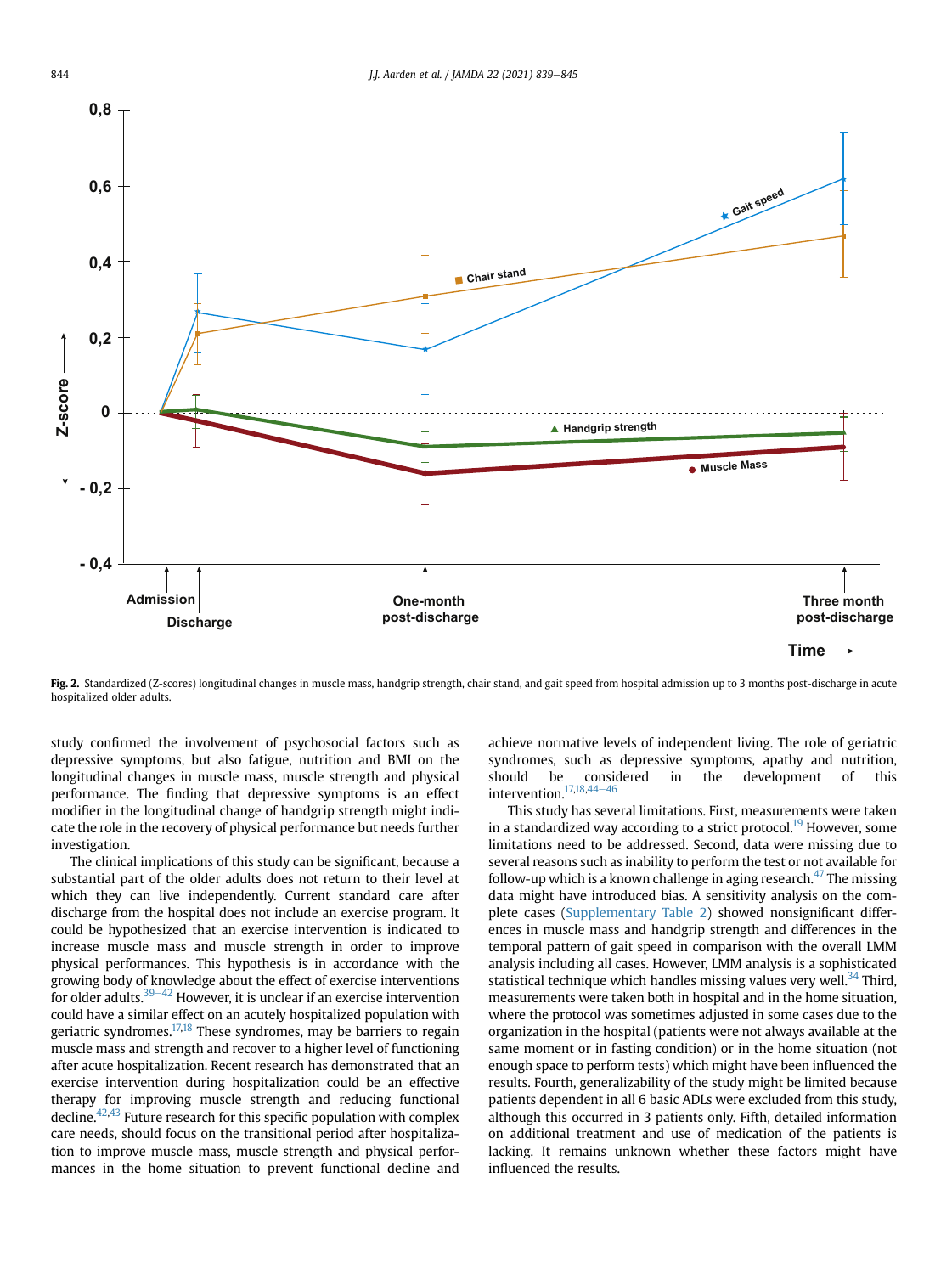#### Conclusions and Implications

In conclusion, physical performance improved during and after hospitalization although muscle mass decreased, and handgrip strength did not change. At 3 months post-discharge, muscle mass, handgrip strength, and physical performance did not reach normative levels for the population. Further research is needed to examine the role of exercise as a therapy for improving muscle mass, muscle strength, and physical performance after acute hospitalization in older adults.

#### Acknowledgments

We thank Daisy Kolk, MSc, Suzanne Schilder, MSc, Angelique Heinen, MSc, Robin Kwakman, MSc, and Jan Jaap Voigt, MSc, for assistance with data collection.

#### References

- 1. Cruz-Jentoft AJ, Bahat G, Bauer J, et al. Sarcopenia: Revised European consensus on definition and diagnosis. Age Ageing  $2019;48:16-31$ .
- 2. Cruz-Jentoft AJ, Baeyens JP, Bauer JM, et al. Sarcopenia: European consensus on definition and diagnosis Report of the European Working Group on Sarcopenia in Older People. Age Ageing  $2010;39:412-423$ .
- 3. Reijnierse EM, Buljan A, Tuttle CSL, et al. Prevalence of sarcopenia in inpatients 70 years and older using different diagnostic criteria. Nurs Open 2018;6: 377e383.
- 4. Wang DXM, Yao J, Zirek Y, et al. Muscle mass, strength and physical performance predicting activities of daily living: a meta-analysis. J Cachexia Sarcopenia Muscle 2020;11:3-25.
- 5. Yeung SSY, Reijnierse EM, Pham VK, et al. Sarcopenia and its association with falls and fractures in older adults: A systematic review and meta-analysis. J Cachexia Sarcopenia Muscle 2019;10:485-500.
- 6. Meskers CGM, Reijnierse EM, Numans ST, et al. Association of handgrip strength and muscle mass with dependency in (instrumental) activities of daily living in hospitalized older adults - The Empower Study. J Nutr Heal Aging 2019:23:232-238.
- 7. Pérez-Zepeda MU, Sgaravatti A, Dent E. Sarcopenia and post-hospital outcomes in older adults: A longitudinal study. Arch Gerontol Geriatr 2017;69:105-109.
- 8. Buurman BM, Hoogerduijn JG, de Haan RJ, et al. Geriatric conditions in acutely hospitalized older patients: Prevalence and one-year survival and functional decline. PLoS One 2011;6:e26951.
- 9. Kortebein P, Symons TB, Ferrando A, et al. Functional impact of 10 days of bed rest in healthy older adults. J Gerontol A Biol Sci Med Sci 2008;63:1076-1081.
- 10. Coker RH, Hays NP, Williams RH, et al. Bed rest promotes reductions in walking speed, functional parameters, and aerobic fitness in older, healthy adults. I Gerontol A Biol Sci Med Sci 2015:70:91-96.
- 11. Covinsky KE, Pierluissi E, Story THEPS. Hospitalization-associated disability: "She was probably able to ambulate, but I'm not sure." JAMA 2011;306: 1782-1794
- 12. Welch C, Hassan-Smith ZK, Greig CA, et al. Acute sarcopenia secondary to hospitalisation - an emerging condition affecting older adults. Aging Dis 2018;  $9:151 - 164.$
- 13. Van Ancum JM, Scheerman K, Jonkman NH, et al. Change in muscle strength and muscle mass in older hospitalized patients: A systematic review and metaanalysis. Exp Gerontol  $2017;92:34-41$ .
- 14. Bodilsen AC, Pedersen MM, Petersen J, et al. Acute hospitalization of the older patient: Changes in muscle strength and functional performance during hospitalization and 30 days after discharge. Am J Phys Med Rehabil 2013;92: 789-796.
- 15. Moen K, Ormstad H, Wang-Hansen MS, Brovold T. Physical function of elderly patients with multimorbidity upon acute hospital admission versus 3 weeks post-discharge. Disabil Rehabil 2017:8288:1-8.
- 16. Boyd CM, Landefeld CS, Counsell SR, et al. Recovery of activities of daily living in older adults after hospitalization for acute medical illness. J Am Geriatr Soc 2008:56:2171-2179.
- 17. van Seben R, Reichardt LA, Aarden JJ, et al. The course of geriatric syndromes in acutely hospitalized older adults: The Hospital-ADL Study. J Am Med Dir Assoc 2019:200:152-158.e2.
- 18. Reichardt LA, van Seben R, Aarden JJ, et al. Trajectories of cognitive-affective depressive symptoms in acutely hospitalized older adults: The hospital-ADL study. J Psychosom Res 2019;120:66-73.
- 19. Reichardt LA, Aarden JJ, van Seben R, et al. Unravelling the potential mechanisms behind hospitalization-associated disability in older patients; the Hospital-Associated Disability and impact on daily life (Hospital- ADL) cohort study protocol. BMC Geriatr 2016;16:59.
- 20. Achamrah N, Colange G, Delay J, et al. Comparison of body composition assessment by DXA and BIA according to the body mass index: A retrospective study on 3655 measures. PLoS One  $2018;13:1-13$ .
- 21. Janssen I, Heymsfield SB, Baumgartner RN, Ross R. Estimation of skeletal muscle mass by bioelectrical impedance analysis. J Appl Physiol 2017;89: 465e471.
- 22. Janssen I, Baumgartner RN, Ross R, et al. Skeletal muscle cutpoints associated with elevated physical disability risk in older men and women. Am J Epidemiol 2004;159:413e421.
- 23. Reijnierse EM, de Jong N, Trappenburg MC, et al. Assessment of maximal handgrip strength: How many attempts are needed? J Cachexia Sarcopenia Muscle 2017;8:466-474.
- 24. Bohannon RW. Hand-grip dynamometry provides a valid indication of upper extremity strength impairment in home care patients. I Hand Ther 1998;11: 258-260.
- 25. Guralnik JM, Simonsick EM, Ferrucci L, et al. A short physical performance battery assessing lower extremity function: Association with self-reported disability and prediction of mortality and nursing home admission. Gerontol 1994;49:85-94.
- 26. Studenski S, Perera S, Wallace D, et al. Physical performance measures in the clinical setting. J Am Geriatr Soc 2003;51:314-322.
- 27. Bohannon RW. Reference values for the five-repetition sit-to-stand test: A descriptive meta-analysis of data from elders. Percept Mot Skills 2006;103:  $215 - 222$
- 28. Studenski S, Perera S, Patel K, et al. Gait speed and survival in older adults. JAMA 2011;305:50-58.
- 29. Friedman B, Heisel MJ, Delavan RL. Psychometric properties of the 15-item Geriatric Depression Scale in functionally impaired, cognitively intact, community-dwelling elderly primary care patients. J Am Geriatr Soc 2005;53: 1570-1576.
- 30. Folstein MF, Folstein SE, McHugh PR. A practical state method for grading the cognitive state of patients for the clinician. J Psychiatr Res 1975;12:  $189 - 198$
- 31. Kruizenga HM, Seidell JC, de Vet HCW, et al. Development and validation of a hospital screening tool for malnutrition: The short nutritional assessment questionnaire (SNAQ). Clin Nutr 2005;24:75-82.
- 32. Frenkel WJ, Jongerius EJ, Mandjes-van Uitert MJ, et al. Validation of the Charlson comorbidity index in acutely hospitalized elderly adults: A prospective cohort study. J Am Geriatr Soc 2014;62:342-346.
- 33. Buurman BM, Han L, Murphy TE, et al. Trajectories of disability among older persons before and after a hospitalization leading to a skilled nursing facility admission. J Am Med Dir Assoc 2016;17:225-231.
- 34. Twisk J, De Boer M, De Vente W, Heymans M. Multiple imputation of missing values was not necessary before performing a longitudinal mixed-model analysis. J Clin Epidemiol 2013;66:1022-1028.
- 35. Van Der Esch M, Holla JF, Van Der Leeden M, et al. Decrease of muscle strength is associated with increase of activity limitations in early knee osteoarthritis: 3 year results from the cohort hip and cohort knee study. Arch Phys Med Rehabil 2014;95:1962-1968.
- 36. Liu JYJ, Reijnierse EM, van Ancum JM, et al. Acute inflammation is associated with lower muscle strength, muscle mass and functional dependency in male hospitalised older patients. PLoS One 2019;14:e0215097.
- 37. Brach JS, VanSwearingen JM. Interventions to improve walking in older adults. Curr Transl Geriatr Exp Gerontol Rep 2013;2:10-1007.
- 38. Guralnik JM, Ferrucci L, Pieper CF, et al. Lower extremity function and subsequent disability: Consistency across studies, predictive models, and value of gait speed alone compared with the Short Physical Performance Battery.  $I$  Gerontol A Biol Sci Med Sci 2000:55:221-231.
- 39. Suetta C, Magnusson SP, Beyer N, Kjaer M. Effect of strength training on muscle function in elderly hospitalized patients: Review. Scand J Med Sci Sport 2007; 17:464-472.
- 40. Liu C-J, Shiroy DM, Jones LY, Clark DO. Systematic review of functional training on muscle strength, physical functioning, and activities of daily living in older adults. Eur Rev Aging Phys Act 2014;11:95-106.
- 41. Aarden JJ, Van Der Schaaf M, Van Der Esch M, et al. Muscle strength is longitudinally associated with mobility among older adults after acute hospitalization: The Hospital-ADL study. PLoS One  $2019;14:1-11$ .
- 42. Sáez de Asteasu ML, Martinez-Velilla, Zambom-Ferrasresi F, et al. Changes in muscle power after usual care or early structured exercise intervention in acutely hospitalized older adults. J Cachexia Sarcopenia Muscle 2020;11:  $997 - 1006.$
- 43. Martinez-Velilla N, Casas-Herrero A, Zambom-Ferraresi F, et al. Effect of exercise intervention on functional decline in very elderly patients during acute hospitalization: A randomized clinical trial. JAMA Intern Med 2019;179:  $28 - 36.$
- 44. van Dronkelaar C, Tieland M, Aarden JJ, et al. Decreased appetite is associated with sarcopenia-related outcomes in acute hospitalized older adults. Nutrients 2019;11:932.
- 45. Scheerman K, Raaijmakers K, Otten RHJ, et al. Effect of physical interventions on physical performance and physical activity in older patients during hospitalization. A systematic review 2018;18:288.
- 46. Sáez de Asteasu ML, Martínez-Velilla N, Zambom-Ferraresi F, et al. Assessing the impact of physical exercise on cognitive function in older medical patients during acute hospitalization: Secondary analysis of a randomized trial. PLoS Med 2019;16:e1002852.
- 47. Hardy SE, Allore H, Studenski SA. Missing data: A special challenge in aging research. J Am Geriatr Soc 2009;57:722-729.